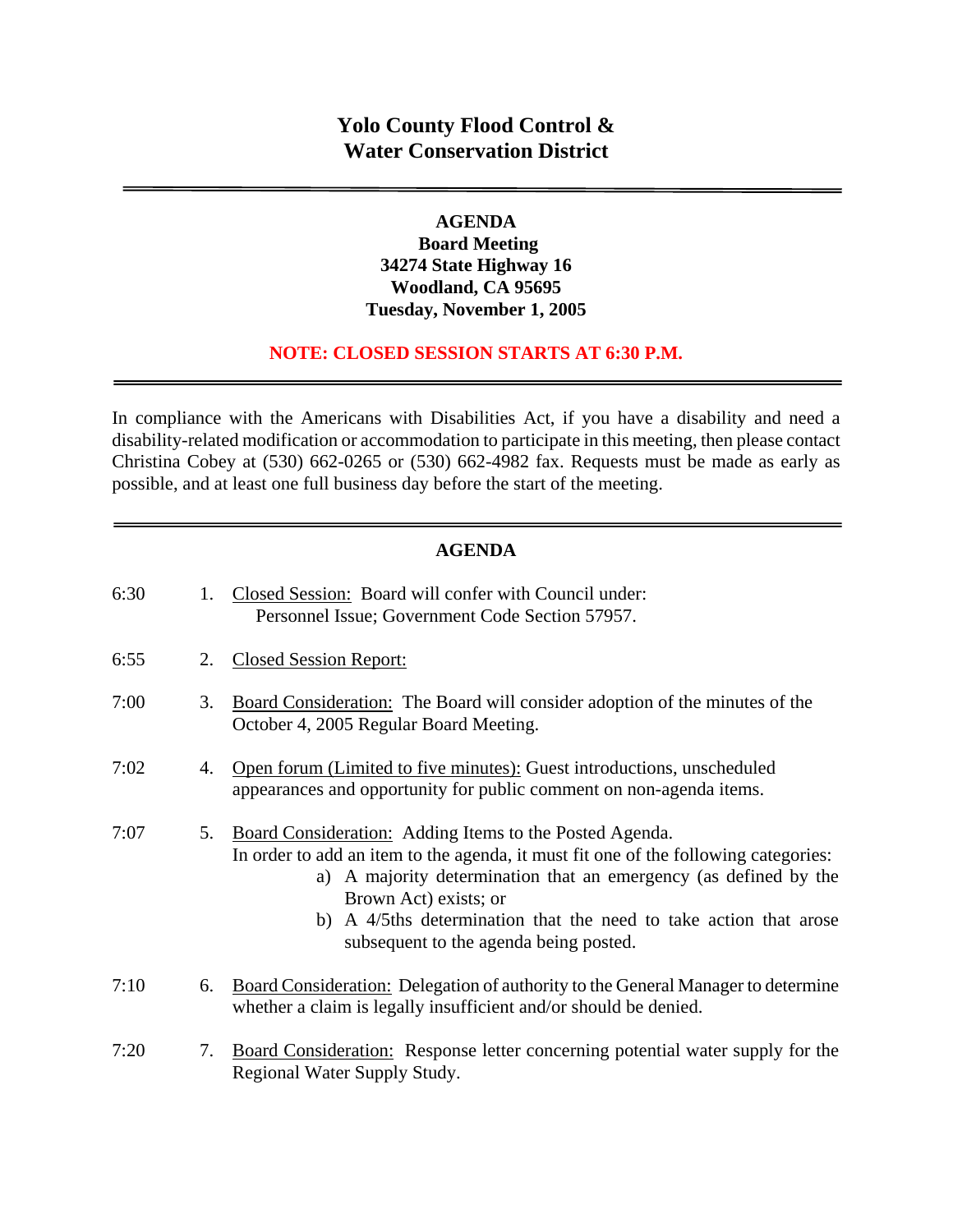- 7:30 8. Directors' Reports: Each member of the Board will have the opportunity to report on meetings and conferences attended during the prior month on behalf of the District.
- 7:45 9. Attorney's Report: The District's attorney will report on the following: a) Current legal and legislative activities.
- 7:55 10. General Manager's Report: The Board will receive a report from the General Manager or designated representatives regarding current general activities and projects of the District.
	- a) General Activities
	- b) Special Board Meeting Report
	- c) Update on Indian Valley Artifact Collection
	- d) Update of District Mapping Project
	- e) Update on WRA IRWMP
	- f) Operations, Maintenance and Water Conditions
- 8:35 11. General Discussion: Opportunity for Board members to ask questions for clarification, provide information to staff, request staff to report back on a matter, or direct staff to place a matter on a subsequent agenda.
- 8:40 12. Board Consideration: The Board will consider the approval and the payments of bills.
- 8:45 13. Adjourn

The public may address the Board concerning an agenda item either before or during the Board's consideration of that agenda item. Public comment on items within the Board's jurisdiction is welcome, subject to reasonable time limits for each speaker. Upon request, agenda items may be moved up to accommodate those in attendance wishing to address that item. Times listed for consideration of agenda items are approximate only. The Board may consider any agenda item at any time during the Board meeting.

I declare that the foregoing agenda was posted at the office of the Yolo County Flood Control and Water Conservation District, 34274 State Highway 16, Woodland, CA on October 28, 2005.

By: \_\_\_\_\_\_\_\_\_\_\_\_\_\_\_\_\_\_\_\_\_\_\_\_\_\_\_\_\_\_\_\_\_\_\_\_\_

Christina Cobey, Administrative Assistant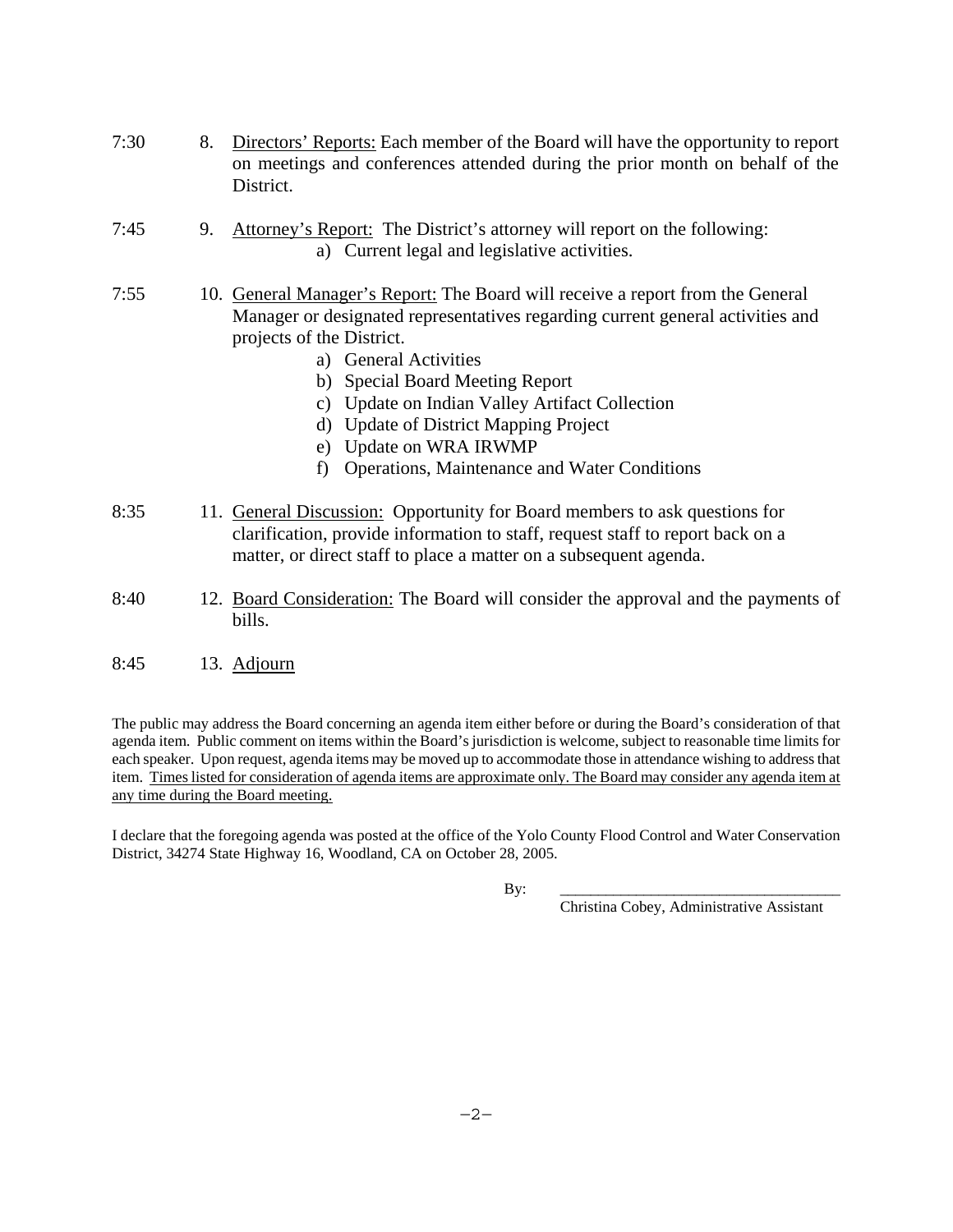### REGULAR BOARD MEETING MINUTES November 1, 2005

The regular monthly meeting of the Board of Directors of the Yolo County Flood Control and Water Conservation District was held at 6:30 p.m. on November 1, 2005 at its regular place of business, 34274 State Highway 16, Woodland, California. Chair Brice convened a closed session under Brown Act Section 57957, Personnel Issue, with Directors Scheuring, Rominger, Tadlock and Vink present. Also in attendance were:

#### District Staff

Tim O'Halloran, General Manager Christy Barton, Assistant General Manager Paul Bartkiewicz, Legal Counsel Anthony Lopez, Facilities Supervisor Jennifer Reed, Project Manager

#### **OPEN SESSION**

The closed session was adjourned to open session. Those in attendance in addition to the Board were:

District Staff and Consultants Tim O'Halloran, General Manager Christy Barton, Assistant General Manager Mike Horgan, Engineer Jennifer Reed, Project Manager Max Stevenson, Water Resources Associate Paul Bartkiewicz, Legal Counsel Francis Borcalli, Engineering Consultant

#### **Members of the Public**

Duane Chamberlain, Yolo County Supervisor Bob Schneider, Tuleyome

## **CLOSED SESSION REPORT**

Chair Brice stated that there were no actions taken during the Closed Session.

## **MINUTES**

**M/S/C** approved the minutes of the October 4, 2005 Regular Board meeting as mailed.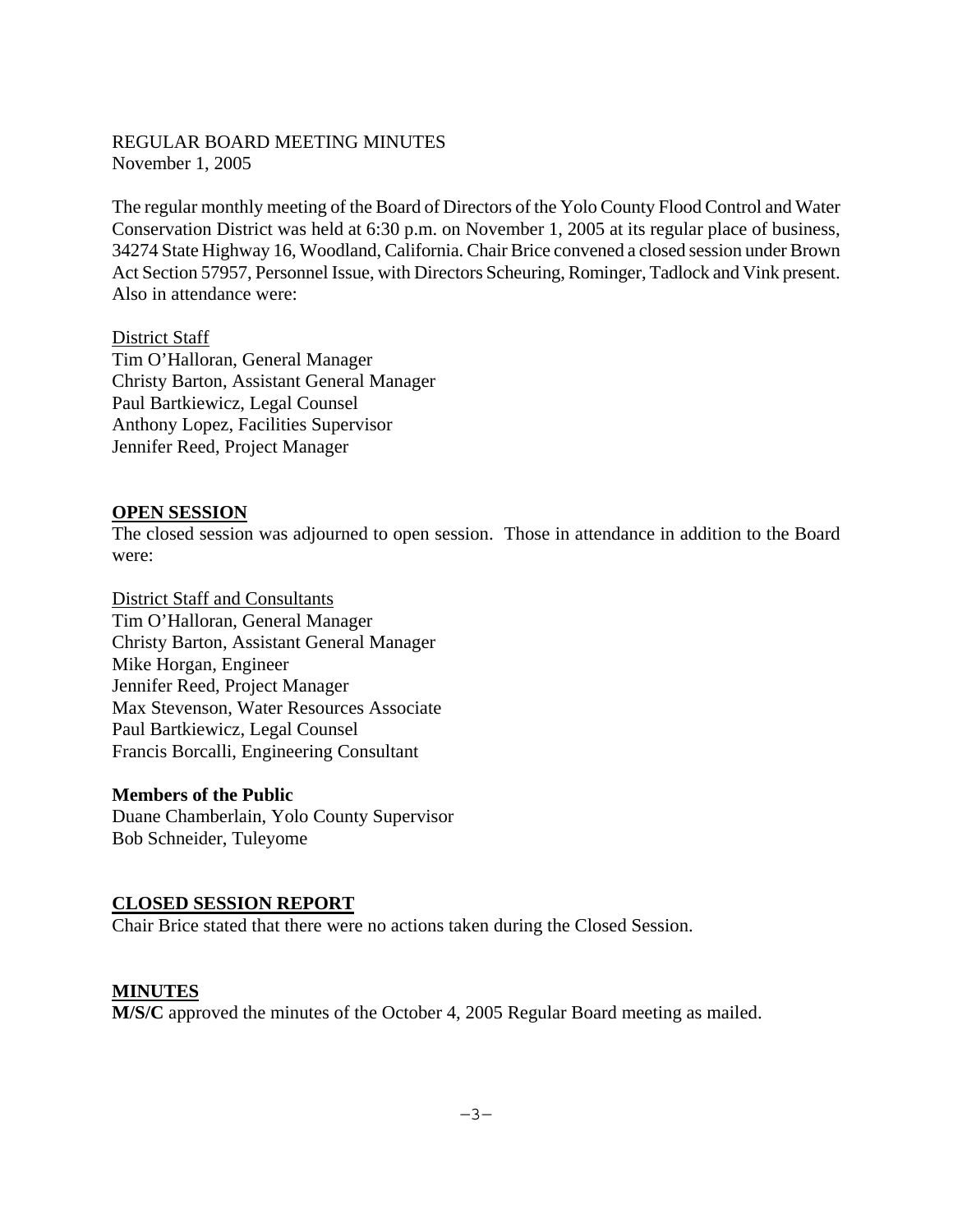### **OPEN FORUM**

Chair Brice introduced the non-board members in attendance.

## **DELIGATION OF CLAIM AUTHORITY**

Mrs. Barton provided a brief overview of recent claims and the ability of the Board to delegate authority to the General Manager to determine whether a claim is legally insufficient and/or should be denied.

Board and attorney discussion followed.

**M/S/C** adoption of Resolution 05.14 Delegating Authority Respecting Claims Against the District.

#### **REGIONAL WATER SUPPLY STUDY**

Mr. O'Halloran provided a history of the Regional Water Supply Study project underway by the City of Davis, City of Woodland and University of California, Davis and of the District's participation in it. He also summarized a recent request by the three agencies for letters from surface water purveyors interested in supplying future unmet project summertime water needs.

Mr. O'Halloran advised that the District could be a potential supplier of the water due to its ongoing conjunctive use development project. He presented a draft response letter requesting that the three agencies consider the District as a potential supplier for the project and asked that the Board approve sending the letter.

Board questions followed on: Sacramento River water supply availability, new District water source, groundwater storage, financial impacts and drought period limitations.

**M/S/C** approval for General Manager to send the response letter.

#### **DIRECTORS' REPORTS**

The Board had general discussion on appointments to committees.

Director Scheuring requested that Mr. O'Halloran report on the status of the Water Resources Association of Yolo County (WRA). Mr. O'Halloran stated that: The IRWMP process is continuing and the District is acting as the fiscal agent for the planning grant; the WRA Technical Committee has held interviews for the engineering team for fast track development of a plan and of projects for grant eligibility. Mrs. Barton advised that the first public outreach meetings are scheduled for November 30, 2005 and board members of all WRA agencies are encouraged to attend as information being presented will provide a foundation for subsequent meetings and actions.

Mr. Borcalli in response to a question overviewed the consultant project team who have the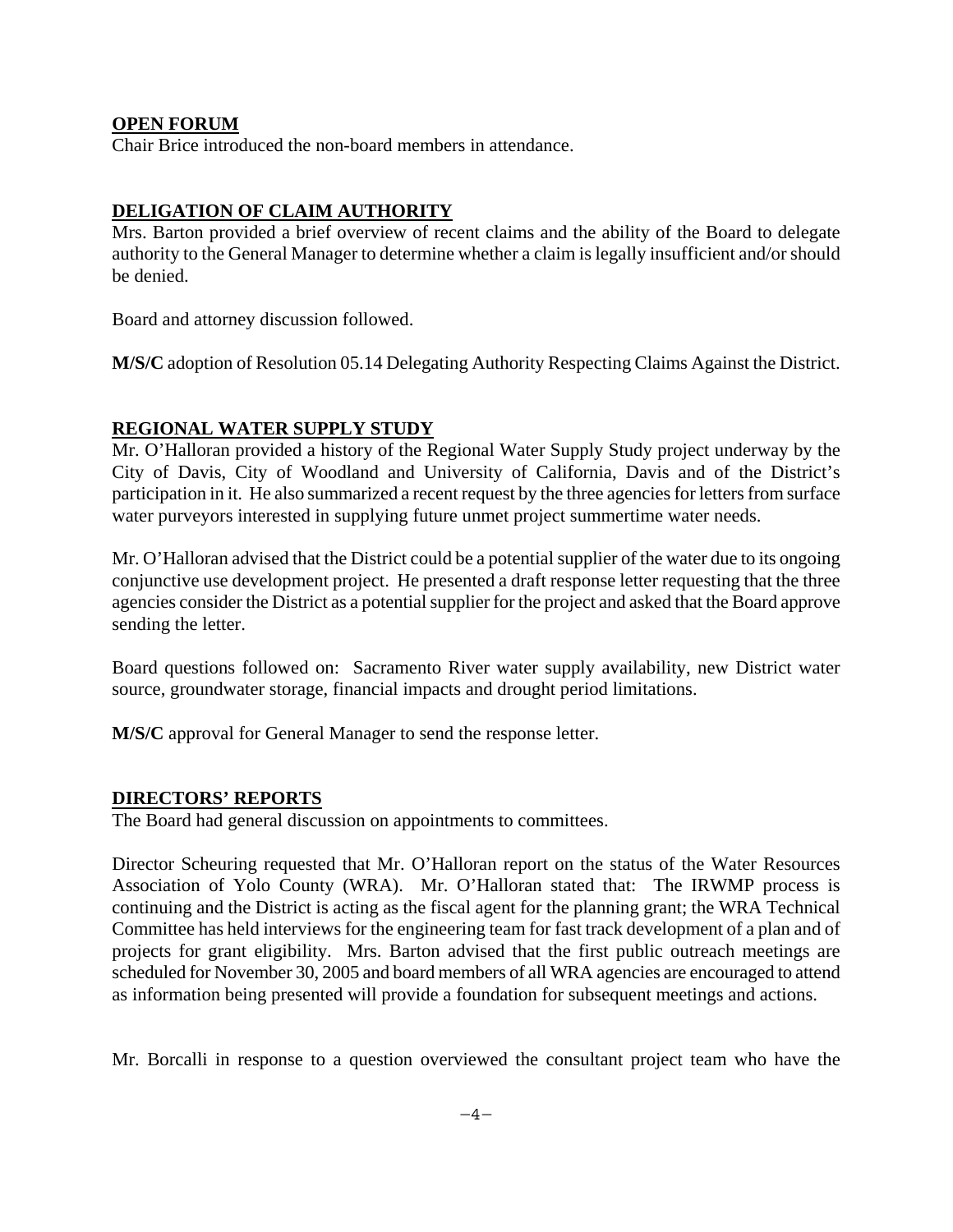resources to complete the work so that it will be competitive in seeking a portion of an upcoming \$50 million grant program.

# **ATTORNEY'S REPORT**

Attorney Bartkiewicz reported:

- Cache Creek Wild and Scenic legislation was signed by the governor.
- Bill 1847 was vetoed.
- SB 820, a comprehensive water bill, was vetoed.
- AB 1234, ethics training, passed and was signed into law, AB 1234 will not have a significant impact on the District.

# **GENERAL MANAGER'S REPORT**

Mr. O'Halloran reported the following:

General Activities: The Harvest BBQ will be held on November 18, 2005.

The Staff and Board Christmas Party will be held on December 10, 2005.

Development fee policy development is continuing.

Special Board Meeting Report: Small structures requiring repair this winter were inspected on the field trip.

Director Vink suggested that customers be notified of this work.

# Update on Indian Valley Artifact Collection:

Ms. Reed advised that the Indian Valley Dam project's archeological collection, containing some human remains, has been gifted to UC Davis and will be properly handled. UC Davis will take on required legal and administrative responsibilities for the collection.

Update on District Mapping Project:

An index and representative detail maps of the District area, its canals and turnouts were presented to the Board and public in attendance. Mr. O'Halloran advised that good progress has been made and that subsequent phases of work will add drains, structures, culverts and road crossings to the maps.

Operations, Maintenance and Water Conditions: The District is still delivering water and expects to continue through November.

# **PAYMENT OF THE BILLS**